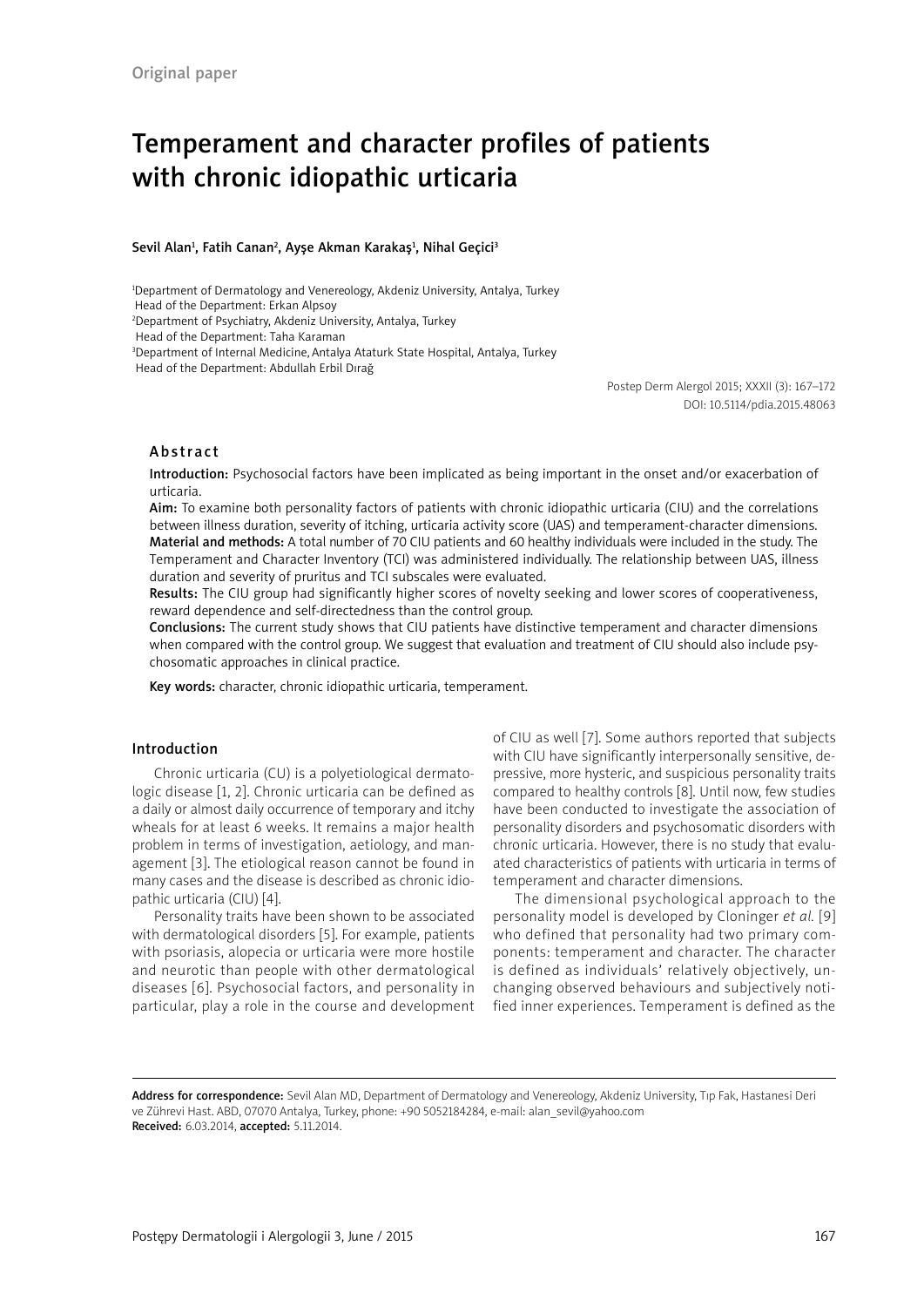aptitude to show an automatic reaction to emotional warnings by being innate structural. It is proclaimed that the components of temperament are genetically independent and show hereditary characteristics by 40% to 60%, and also, it is proclaimed that the genetic effects in character bases are effective by 10% to 15% and the experienced environmental effects by 30% to 35% [9, 10]. According to Cloninger, personality is a result of interaction between environmental and genetic factors [10].

## Aim

The aim of this study is to examine the personality and character features of CIU patients and compare them with healthy controls using the temperament and character inventory (TCI). Our second goal was to evaluate the correlations between temperament and character dimensions with clinical factors such as the illness duration and severity of the pruritus and urticaria activity score (UAS) of CIU patients.

## Material and methods

Seventy patients with CIU and 60 healthy controls, who were referred to the Akdeniz University Dermatology and Venereology outpatient clinic between June 2013 and September 2013 were included in the study. Eligible patients were 18 to 70 years of age, diagnosed with CIU, literate, did not have any systemic or metabolic diseases, and had no dermatological diseases other than CIU. The exclusion criteria were major depression, dementia, mental retardation, cognitive impairment, recurrent suicidal thoughts, psychotic illness, psychiatric drug-use, advanced neurological diseases, and decompensated systemic diseases. Initially, patients with CIU who presented to our dermatology clinic were informed about the study and were asked whether they agreed to participate. After examination in the dermatology clinic, patients diagnosed with CIU and who chose to participate in the study were assessed, and the following demographics were noted: age, gender, education level, and duration of urticaria. Seventy patients who complied with the criteria were included in the study. For the control group, volunteers who were not diagnosed with urticaria or any systemic, metabolic or psychiatric disorder were included. After recording the sociodemographic characteristics of patients and the control group, the TCI was applied.

## Ethical considerations

This study was approved by the ethics committee of the Antalya Education and Research Hospital and conducted according to the ethical standards of the Helsinki Declaration of 2000. All subjects signed written informed consent.

#### Dermatologic measures

The urticaria activity score (UAS): The UAS was calculated according to the EAACI/GA2LEN/EDF guidelines [3] and as described by the Maurer group [11]. The UAS was estimated according to the number of wheals and pruritus intensity, on the day of blood sampling, applying the following scheme: no wheals =  $0, 1-10$  wheals = 1, 11-50 wheals = 2, 50 wheals = 3 and pruritus intensity:  $no = 0$ , mild = 1, moderate = 2, severe = 3. UAS scores: daily (minimum =  $0$ ; maximum =  $6$ ). The UAS was classified as follows: 0–2 (mild), 3–4 (moderate) and 5–6 (severe).

Visual analogue scale (VAS): A visual analogue scale referring to overall urticaria severity during the preceding 2 weeks was completed by the patient at each follow-up appointment. The scale ranged from 0 to 10, 0 indicating no disease and 10 indicating very severe urticaria [12].

#### Psychiatric measures

Temperament and Character Inventory (TCI): The TCI has been used extensively in studies relating psychopathology and personality. The TCI was developed by Cloninger *et al.* [9] and the Turkish version of the TCI has been validated by Köse *et al.* [13]. It has been commonly used in different areas of psychiatric and psychological research and practice in the last 10 years. This self-reported scale consists of 240 items with "true" or "false" as the response options; it can be applied to individuals aged 18 years old or older.

The TCI consists of seven main scales formed by four dimensions of temperament (novelty seeking (NS), harm-avoidance (HA), reward dependence (RD), and persistence (P)) and 3 dimensions of character ((self-directedness (SD), cooperativeness (C) and self-transcendence (ST)), along with 24 subscales of these scales: exploratory excitability (NS1), impulsiveness (NS2), extravagance (NS3), disorderliness (NS4); anticipatory worry (HA1), fear of uncertainty (HA2), shyness with strangers (HA3), fatigability (HA4); sentimentality (RD1), openness to warmth (RD2), attachment (RD3); taking responsibility (SD1), intentionality (SD2), resourcefulness (SD3), self-acceptance (SD4), congruent second nature (SD5); social acceptance (C1), empathy (C2), helpfulness (C3), compassion (C4), virtuousness-scrupulousness (C5); self-loss (ST1), people transpersonal identification (ST2), and spiritual acceptance (ST3).

## Statistical analysis

A power analysis demonstrated that 40 patients would be required in each group to detect significant differences in TCI scores with a power of 80% and a level of significance of  $\alpha$  = 0.05. Data were computerised using the Statistical Packages for the Social Sciences (SPSS v.18.00; SPSS Inc., Chicago, IL, USA). Both groups were compared in terms of TCI main and sub-scale scores. The Kolmogorov-Smirnov test and Shapiro-Wilk test were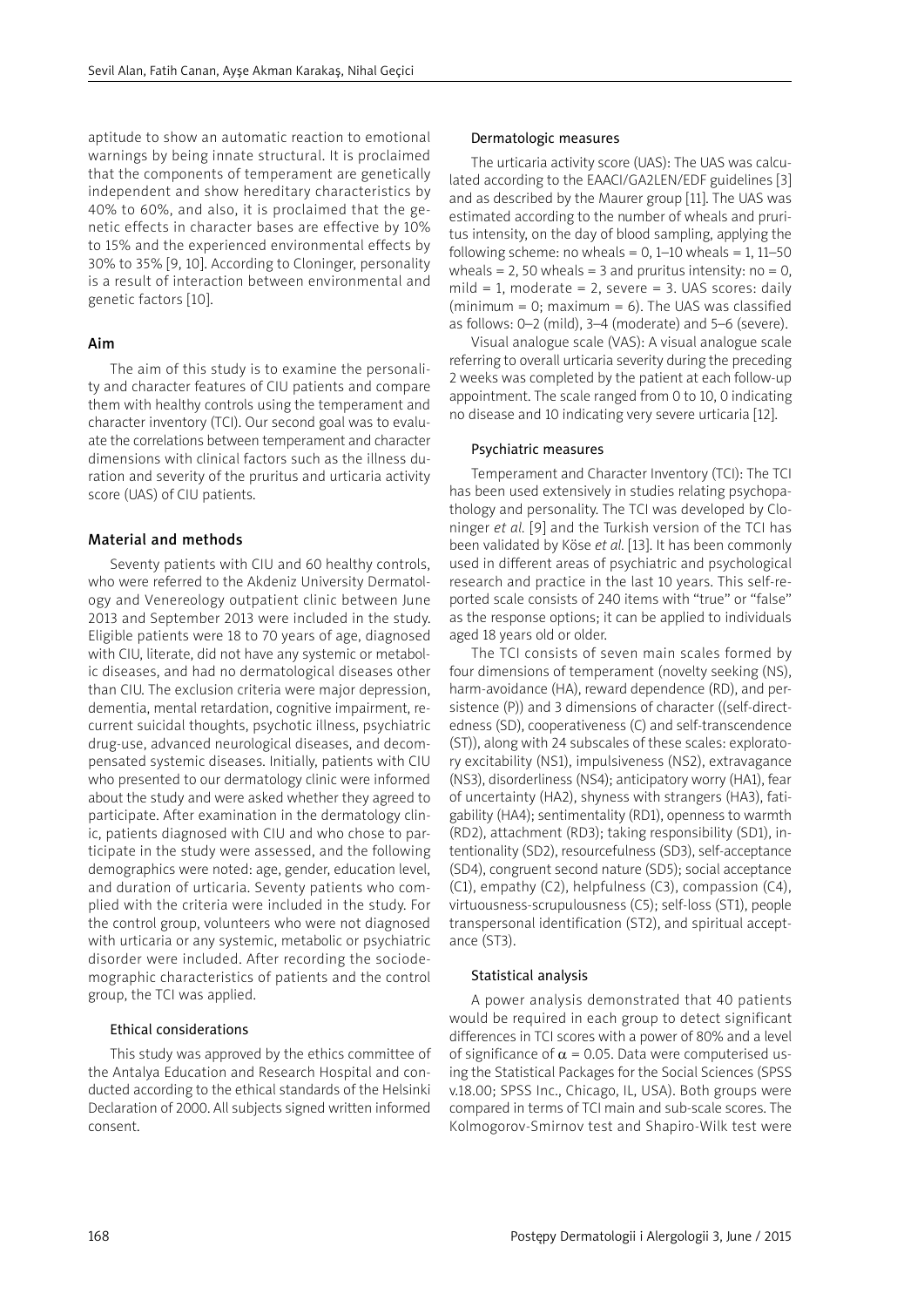used to test the normal distribution of the data. As they were normally distributed, the CIU and control (healthy normal) groups were compared with Students *t* -test. Mann-Whitney *U*-test was used because the data were not compatible with normal distribution. As they were normally distributed, the differences in the TCI scores between the CIU patients and control groups were analysed using an Pearson's correlation test and Spearman's nonparametric correlation test were obtained between the UAS, the illness duration and VAS. A *p* value < 0.05 was considered statistically significant.

## Results

The sociodemographic characteristics of patients with CIU and the control group are shown in Table 1. In our study, patients with CIU scored higher on NS (Novelty seeking), NS3 (Extravagance), NS4 (Disorderliness) and spiritual acceptance (ST3) scale/subscales of the TCI than controls (*p* < 0.05). In addition, the scores in HA2 (Fear of uncertainty), C (Cooperativeness), C1 (Social acceptance), C2 (Empathy), C3 (Helpfulness), C4 (Compassion), C5 (Virtuousness scrupulousness), SD (Self-Directedness), SD1 (Taking responsibility), SD2 (Intentionality), SD5 (Congruent second nature), RD1 (Sentimentality), ST2 (People transpersonal identification) scales/subscales were significantly lower in patients with CIU than in controls (Tables 2, 3). There were no significant differences between patients and healthy volunteers with regard to other scales/subscales of the TCI (*p* > 0.05). Additionally, the women with CIU had only a lower score on C2 (Empathy) ( $p = 0.007$ ). There were no significant differences between men and women with CIU with regard to other scales/subscales of the TCI (*p* > 0.05).

For all patients, the mean duration of the illness was 60.64 ±97.25 months (6–480 months). Urticaria activity score ranged between 0 and 6. The mean UAS score was 3.14 ±1.60. Visual analogue scale ranged was 0–10. The mean VAS score was 7.17 ±2.95. As shown in Table 4, duration of the illness correlated positively with SD (Self-di-

| Table 1. Demographic features of patients and control groups |  |  |
|--------------------------------------------------------------|--|--|
|--------------------------------------------------------------|--|--|

| Parameter                           | Patients ( $n = 70$ ) | Controls ( $n = 60$ ) | Value of p |
|-------------------------------------|-----------------------|-----------------------|------------|
| Age, mean $\pm$ standard deviation* | 41.56 ±11.71          | 37.80 ±11.91          | 0.111      |
| Gender, $n$ (%)**:                  |                       |                       | 0.123      |
| Female                              | 52 (74.3)             | 37(61.7)              |            |
| Male                                | 18(25.7)              | 23(38.3)              |            |
| Marital status, $n$ (%):            |                       |                       | 0.724      |
| Single                              | 12(17.1)              | 16(26.7)              |            |
| Married                             | 51 (72.9)             | 41(68.3)              |            |
| Divorced/widowed                    | 7(10.0)               | 3(5)                  |            |
| Education, $n$ (%)**:               |                       |                       | 0.986      |
| Primary school                      | 36 (51.4)             | 28 (56.8)             |            |
| High school                         | 18(25.7)              | 16(26.6)              |            |
| University                          | 16(22.9)              | 16(26.6)              |            |

*\*Student's t-test; \*\**c*<sup>2</sup> test.*

#### Table 2. Differences between patients and controls with regard to TCI scales

| <b>TCI scales</b>       | Patients ( $n = 70$ ) | Controls $(n = 60)$ | Value of p |
|-------------------------|-----------------------|---------------------|------------|
| Novelty seeking (NS)    | $22.50 + 4.03$        | $20.66 \pm 3.34$    | 0.008      |
| Harm avoidance (HA)     | $15.34 + 5.17$        | $15.98 + 4.23$      | 0.446      |
| Self-directedness (SD)  | $15.95 + 5.79$        | $18.51 + 5.24$      | 0.001      |
| Cooperativeness (C)     | $10.80 + 4.52$        | $15.70 + 4.49$      | < 0.001    |
| Reward dependence (RD)  | $8.90 + 2.53$         | $9.98 + 1.98$       | 0.006      |
| Self-transcendence (ST) | $13.44 + 4.777$       | $12.96 + 4.23$      | 0.552      |
| Persistence (P)         | $2.52 + 1.72$         | $2.65 + 1.44$       | 0.668      |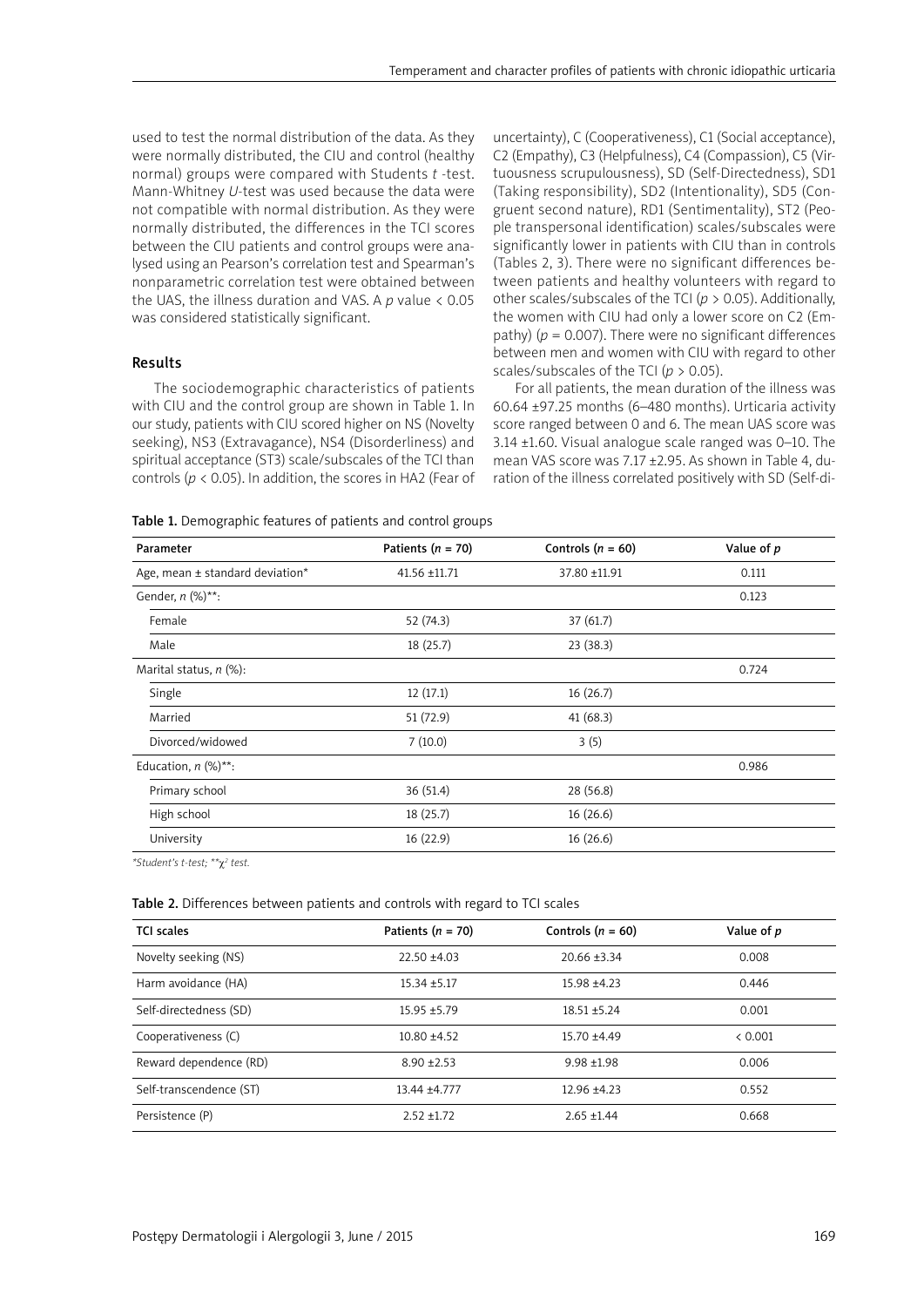| <b>TCI subscales</b>                      | Patients ( $n = 70$ ) | Controls $(n = 60)$ | Value of p |
|-------------------------------------------|-----------------------|---------------------|------------|
| Exploratory excitability (NS1)            | $4.84 \pm 1.62$       | $4.96 \pm 1.38$     | 0.645      |
| Impulsiveness (NS2)                       | $6.25 \pm 1.33$       | $5.80 \pm 1.64$     | 0.083      |
| Extravagance (NS3)                        | $4.52 + 1.75$         | $3.93 + 1.53$       | 0.044      |
| Disorderliness (NS4)                      | $6.87 + 1.76$         | $5.96 \pm 1.80$     | 0.005      |
| Anticipatory worry (HA1)                  | $4.10 \pm 1.97$       | $4.35 + 1.71$       | 0.518      |
| Fear of uncertainty (HA2)                 | $2.35 + 1.48$         | $3.03 + 1.50$       | 0.007      |
| Shyness with strangers (HA3)              | $3.94 \pm 1.42$       | $3.56 \pm 1.48$     | 0.208      |
| Fatigability (HA4)                        | $4.95 + 2.18$         | $5.03 \pm 1.70$     | 0.706      |
| Taking responsibility (SD1)               | $3.75 + 1.79$         | $4.41 \pm 1.90$     | 0.046      |
| Intentionality (SD2)                      | $2.41 \pm 1.53$       | $3.08 \pm 1.66$     | 0.019      |
| Resourcefulness (SD3)                     | $1.35 + 1.16$         | $1.66 \pm 1.32$     | 0.159      |
| Self-acceptance (SD4)                     | $5.28 \pm 2.39$       | $5.41 \pm 1.89$     | 0.733      |
| Congruent second nature (SD5)             | $3.14 \pm 1.71$       | 3.93 ±1.91          | 0.028      |
| Social acceptance (C1)                    | $1.61 + 0.16$         | $2.60 + 1.35$       | < 0.001    |
| Empathy (C2)                              | $2.00 + 1.21$         | $2.50 + 1.21$       | 0.016      |
| Helpfulness (C3)                          | $2.94 \pm 1.06$       | 3.78 ±1.30          | < 0.001    |
| Compassion (C4)                           | $1.82 + 1.90$         | $3.55 \pm 1.88$     | < 0.001    |
| Virtuousness-scrupulousness (C5)          | $2.42 + 1.19$         | $3.26 \pm 1.56$     | 0.001      |
| Sentimentality (RD1)                      | $1.80 + 1.29$         | $2.65 \pm 1.28$     | < 0.001    |
| Openness to warmth (RD2)                  | $3.62 \pm 1.46$       | $3.76 \pm 1.28$     | 0.572      |
| Attachment (RD3)                          | $3.45 + 1.34$         | $3.56 \pm 1.38$     | 0.649      |
| Self-loss (ST1)                           | $4.82 \pm 2.14$       | $4.45 \pm 2.02$     | 0.305      |
| People transpersonal identification (ST2) | $3.25 + 1.98$         | $3.95 + 1.95$       | 0.048      |
| Spiritual acceptance (ST3)                | $5.34 \pm 2.06$       | $4.56 + 1.97$       | 0.031      |

Table 3. Differences between patients and controls with regard to TCI subscales

Table 4. Correlations between TCI scores and duration of disease, itch severity score, and UAS

| Variable                |       | Duration of the disease |          | Itch severity score (VAS) |       | <b>UAS</b> |  |
|-------------------------|-------|-------------------------|----------|---------------------------|-------|------------|--|
|                         |       | p                       | r        | p                         |       | p          |  |
| Responsibility (SD1)    | 0.254 | 0.034                   | 0.248    | 0.038                     | 0.076 | 0.536      |  |
| Self-acceptance (SD4)   | 0.284 | 0.017                   | 0.107    | 0.377                     | 0.025 | 0.843      |  |
| Self-directedness (SD)  | 0.245 | 0.041                   | 0.133    | 0.272                     | 0.062 | 0.617      |  |
| Self-transcendence (ST) | 0.040 | 0.743                   | $-0.261$ | 0.029                     | 0.011 | 0.910      |  |
| Self-loss (ST1)         | 0.039 | 0.753                   | $-0.235$ | 0.049                     | 0.097 | 0.305      |  |
| Reward dependence (RD)  | 0.047 | 0.705                   | 0.098    | 0.422                     | 0.269 | 0.025      |  |
| Dependence (RD4)        | 0.213 | 0.081                   | 0.055    | 0.565                     | 0.266 | 0.026      |  |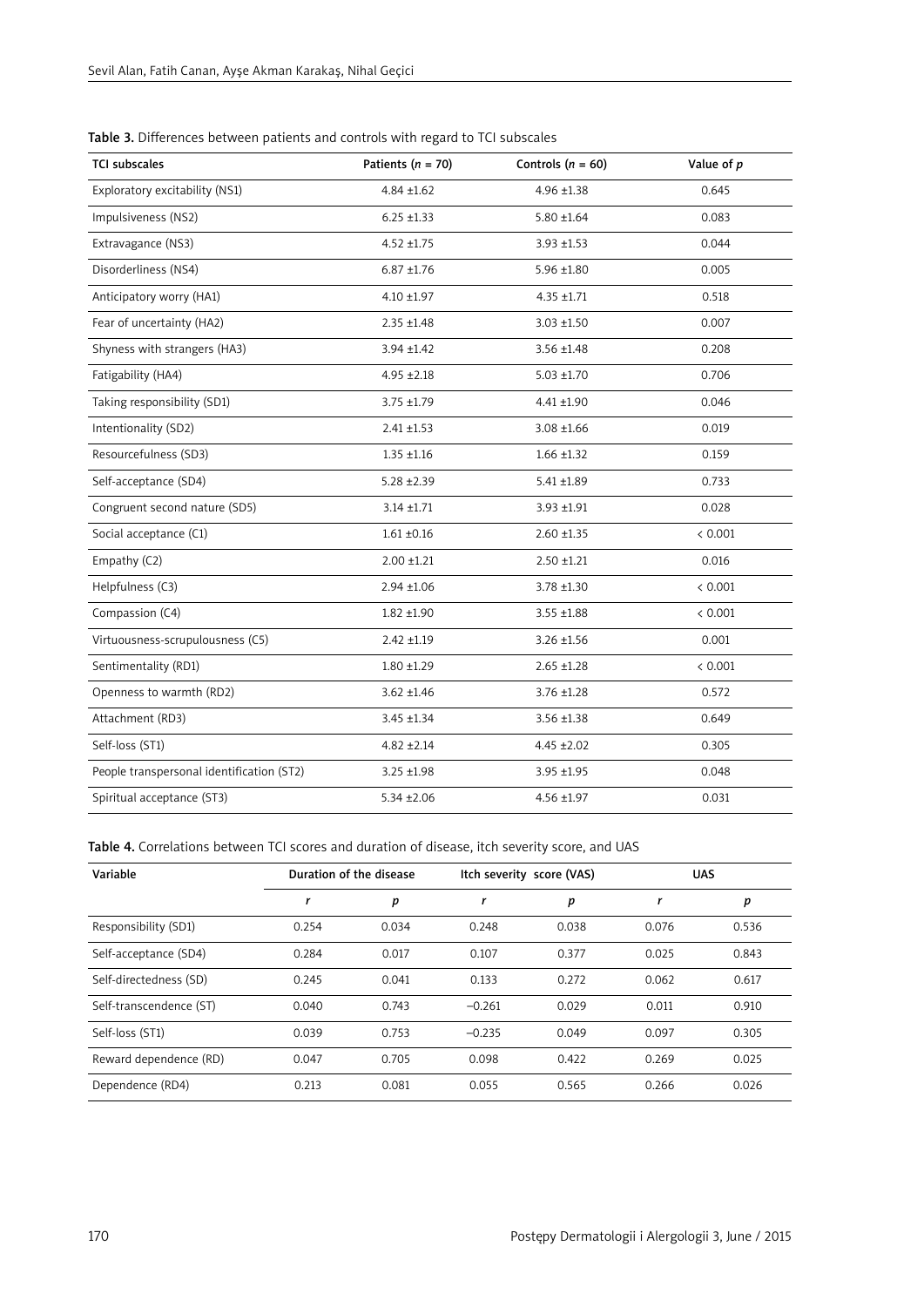rectedness), SD1 (Responsibility), and SD4 (Self-acceptance) subscales. Severity of pruritus correlated negatively with the ST (Self-transcendence) and ST1 (Self-loss) subscales, and positively with the SD1 (Responsibility) subscale. Urticaria activity score correlated positively with RD4 (Dependence) and Reward dependence (RD) subscales.

### Discussion

The aim of this study was to investigate whether the patients with CIU had different personality characteristics than healthy individuals. Patients with CIU were found to score lower on novelty seeking, extravagance and lower on fear of uncertainty, cooperativeness, social acceptance, empathy, helpfulness, compassion, virtuousness-scrupulousness, and self-directedness dimensions of TCI than healthy subjects.

An association between psychological factors and CIU have been reported [14]. Chronic idiopathic urticaria is often associated with psychiatric symptoms, such as depression and anxiety, and with stress, which may play a role in the genesis of the disease as well as in its evolution [15]. A high prevalence of mental disorders has been reported in patients with urticaria [16]. Staubach *et al.* [17] have found that 48% of 111 patients with CU were diagnosed with one or more psychosomatic disorders; most common were anxiety disorders (especially phobias), followed by depressive and somatoform disorders. A similar prevalence rate (49.4%) was found in the study by Uguz *et al.* [8]. In that study [8], the authors have observed that 44.9% of the patients with CIU had at least one personality disorder and the most common personality disorder was found to be obsessive-compulsive personality disorder (30.3%). The patients with urticaria were found to be less dominant, more intropunitive, more extrapunitive and more neurotic than the healthy control group [6]. A few studies in the literature have used the NEO-Five Factor Inventory [18] which aims to measure the "Big Five" personality traits: neuroticism, extraversion, openness to experience, agreeableness, and conscientiousness in patients with CIU. People with CIU were found to have a significantly higher level of neuroticism [19] and lower level of extraversion [14] than healthy individuals. However, up to now, no studies have used TCI to evaluate personality characteristics of patients with CIU.

The personality and character dimensions of patients with dermatological disease is of interest. Kim *et al.* [20] have shown that the patients with atopic dermatitis were found to score higher on harm avoidance and lower on reward dependence, self-directedness and cooperativeness than the healthy controls. Kılıç *et al.* [21] have investigated 105 patients with psoriasis and found that the patients had significantly higher scores of harm avoidance and lower scores of being self-directedness than the control group. Reward dependence, persistence, fear of uncertainty, harm avoidance, self-directedness, cooperativeness and self-transcendence scores were found to be significantly higher in hyperhidrosis patients when compared with healthy controls [22]. In our study, patients with CIU were found to score higher on novelty seeking and extravagance dimensions of TCI than healthy subjects. Novelty seeking and extravagance are human personality traits characterized by impulsive, exploratory, or sensation-seeking behaviour. We also found that CIU patients had lower scores on fear of uncertainty dimension and fear of uncertainty is the central psychological motivation underlying conservatism. Moreover, patients with CIU had lower scores on cooperativeness, social acceptance, empathy, helpfulness, compassion, and virtuousness-scrupulousness dimensions. These findings may reveal that patients with CIU have a deficit in social interactions.

Personality traits are shown to play a role in the development and progression of medical problems because they have been shown to contribute to the development and progression of health problems [23]. Cloninger's model of personality gives the possibility to establish a connection between functioning of brain systems of interconnected neurons governing behavioural activation, behavioural inhibition, and behavioural maintenance [24]. For example, the temperament dimension of harm avoidance is suggested to indicate central serotonergic turnover [25]. An inverse relationship was found between harm avoidance and serotonin and a positive relationship between self-directedness and serotonin [26]. Moreover, dopamine was shown to be related with novelty seeking [27]. Some neurotransmitters are speculated to play an important role in specific types of urticaria [28]. Two types of urticaria are described according to this view: 1) Adrenergic urticaria, a rare form of stress-induced physical urticaria, caused by various triggers, including emotional upset, coffee, and chocolate, during which serum catecholamines and IgE are elevated, whereas histamine and serotonin levels remain within normal limits [29], 2) Cholinergic urticaria, which is associated with nicotine, acetylcholine, or methacholine [30]. In this respect, neurotransmitter alterations may explain the relationship between personality dimensions and CIU. In this study we found that duration of the disease, urticaria, and pruritus severity and frequency of attacks weak correlated with certain personality traits. Thus our results may contribute to the literature revealing that psychological factors play an important role in the attacks and frequency of exacerbations of urticaria. We believe this study will provide a contribution to further studies in understanding the role of personality characteristics in CIU.

#### Conclusions

The current study shows that CIU patients have distinctive temperament and character dimensions when